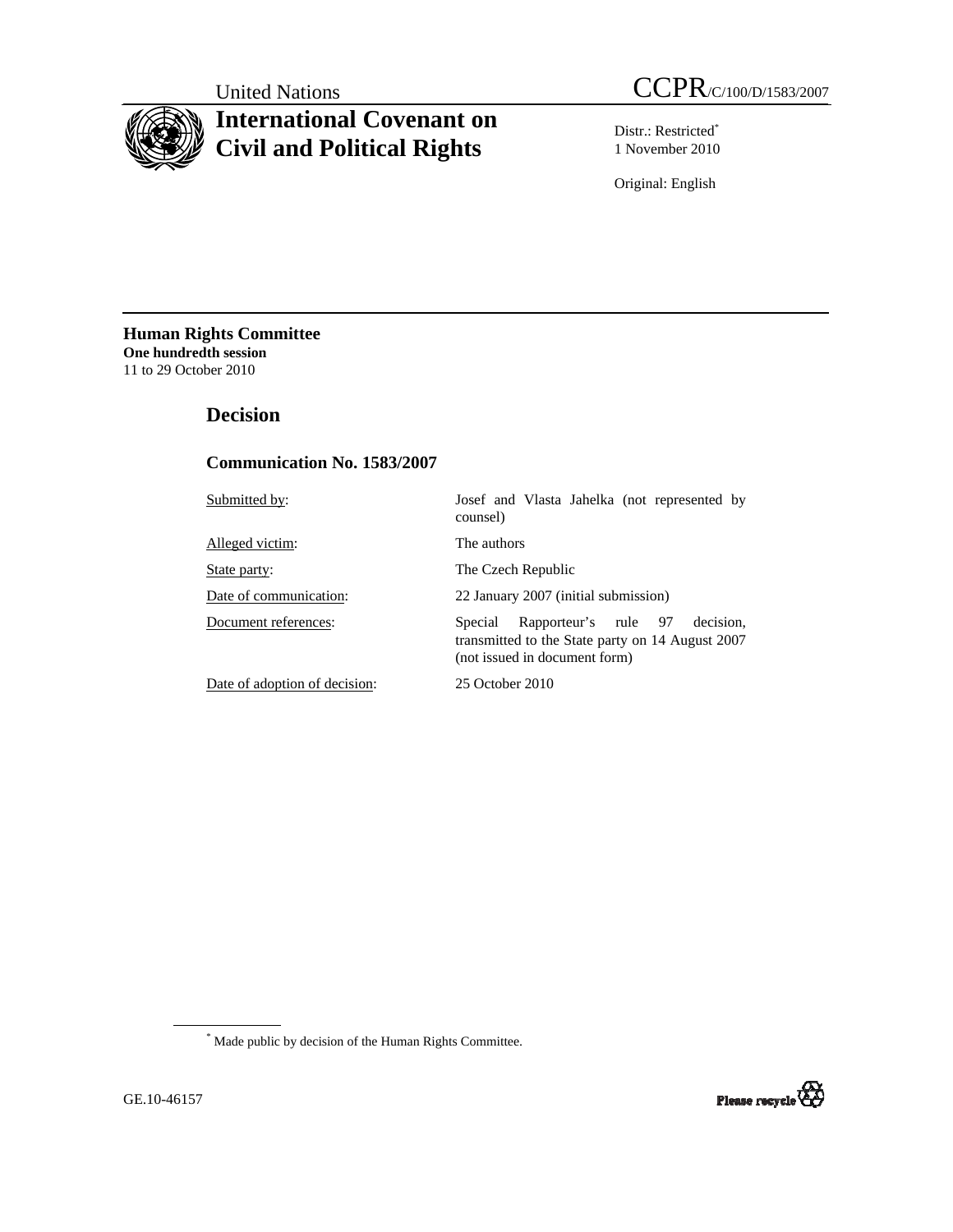| Subject matter:                    | Discrimination on the basis of citizenship with<br>respect to restitution of property |
|------------------------------------|---------------------------------------------------------------------------------------|
| Procedural issue:                  | Abuse of the right to submit a communication                                          |
| Substantive issues:                | Equality before the law; equal protection of the<br>law                               |
| Article of the Covenant:           | 26                                                                                    |
| Articles of the Optional Protocol: | 3                                                                                     |

[Annex]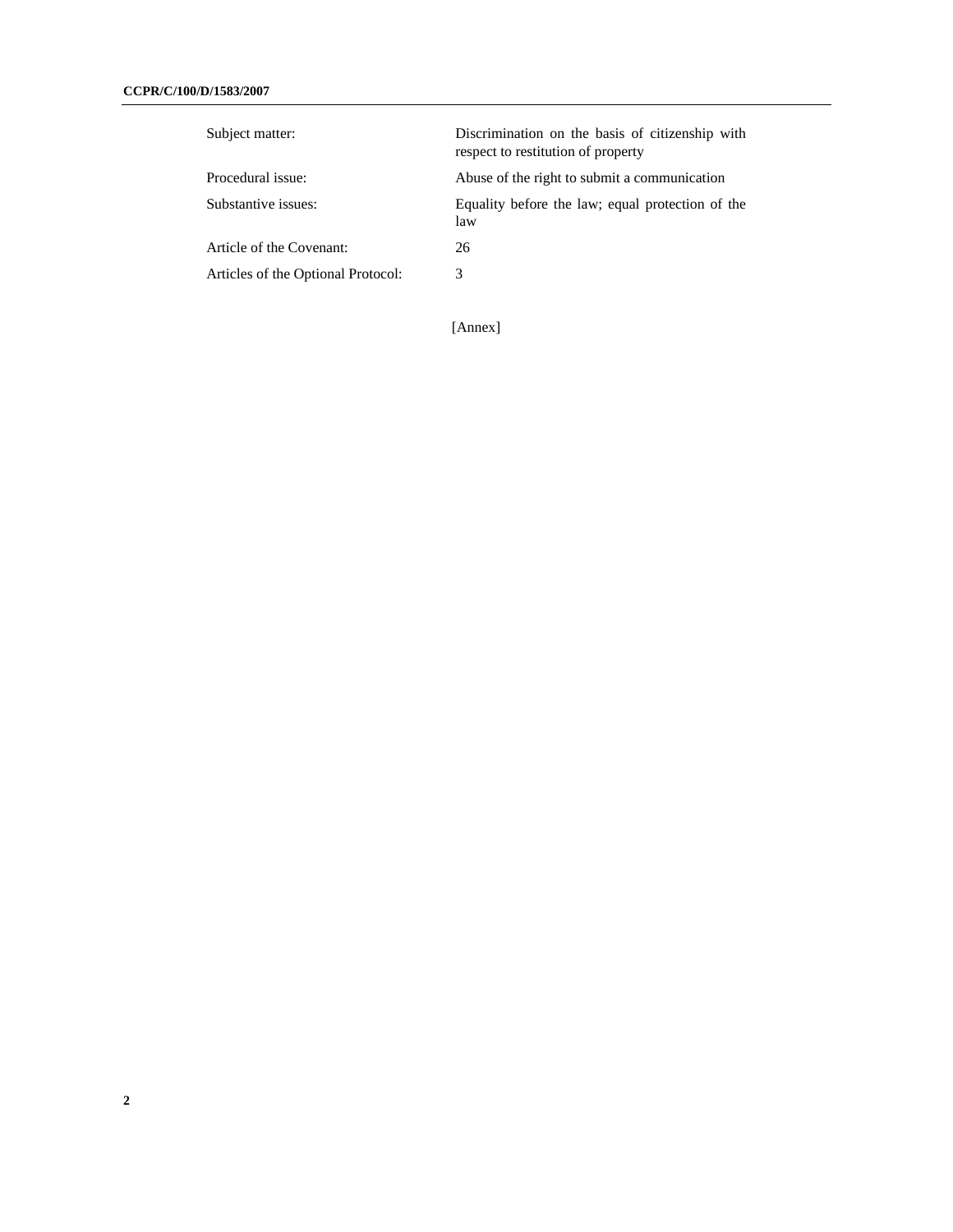# **Annex**

# **Decision of the Human Rights Committee under the Optional Protocol to the International Covenant on Civil and Political rights (one hundredth session)**

concerning

 **Communication No. 1583/2007\*\***

| Submitted by:          | Josef and Vlasta Jahelka (not represented by<br>counsel) |
|------------------------|----------------------------------------------------------|
| Alleged victim:        | The authors                                              |
| State party:           | The Czech Republic                                       |
| Date of communication: | 22 January 2007 (initial submission)                     |

 The Human Rights Committee, established under article 28 of the International Covenant on Civil and Political Rights,

Meeting on 25 October 2010,

Adopts the following:

## **Decision on Admissibility**

1. The authors of the communication are Mr. Josef Jahelka, born on 1 November 1948 and Ms. Vlasta Jahelka, born on 2 May 1952. They are both citizens of the United States and the Czech Republic. The authors claim to be victims of a violation by the Czech Republic of article 26, of the International Covenant on Civil and Political Rights<sup>1</sup>. They are not represented by counsel.

## **The facts as submitted by the authors**

2.1 In 1975, the authors purchased a family home No. 289 in Chrast near Pilsen, together with a parcel of land No. 454. In August 1983, the authors escaped from Czechoslovakia and obtained, in 1989, citizenship of the United States. They thereby lost their Czechoslovak citizenship, which they regained in 2005. After their escape, the authors' property was confiscated and is presently held by the municipality of Chrast.

2.2 On 27 March 1996, the District Court in Pilsen rejected the authors' application for property restitution in view of Law No. 87/1991 and the Constitutional Court decision No. 164/1994, on the ground that the authors did not have Czech citizenship.

<sup>\*\*</sup> The following members of the Committee participated in the examination of the present communication: Mr. Abdelfattah Amor, Mr. Prafullachandra Natwarlal Bhagwati, Mr. Lazhari Bouzid, Ms. Christine Chanet, Mr. Mahjoub El Haiba, Mr. Ahmad Amin Fathalla, Mr. Yuji Iwasawa, Ms. Helen Keller, Mr. Rajsoomer Lallah, Ms. Zonke Zanele Majodina, Ms. Iulia Antoanella Motoc, Mr. Michael O'Flaherty, Mr. Rafael Rivas Posada, Sir Nigel Rodley, Mr. Fabian Omar Salvioli and Mr. Krister Thelin.

<sup>&</sup>lt;sup>1</sup> The Optional Protocol entered into force for the State party on 22 February 1993.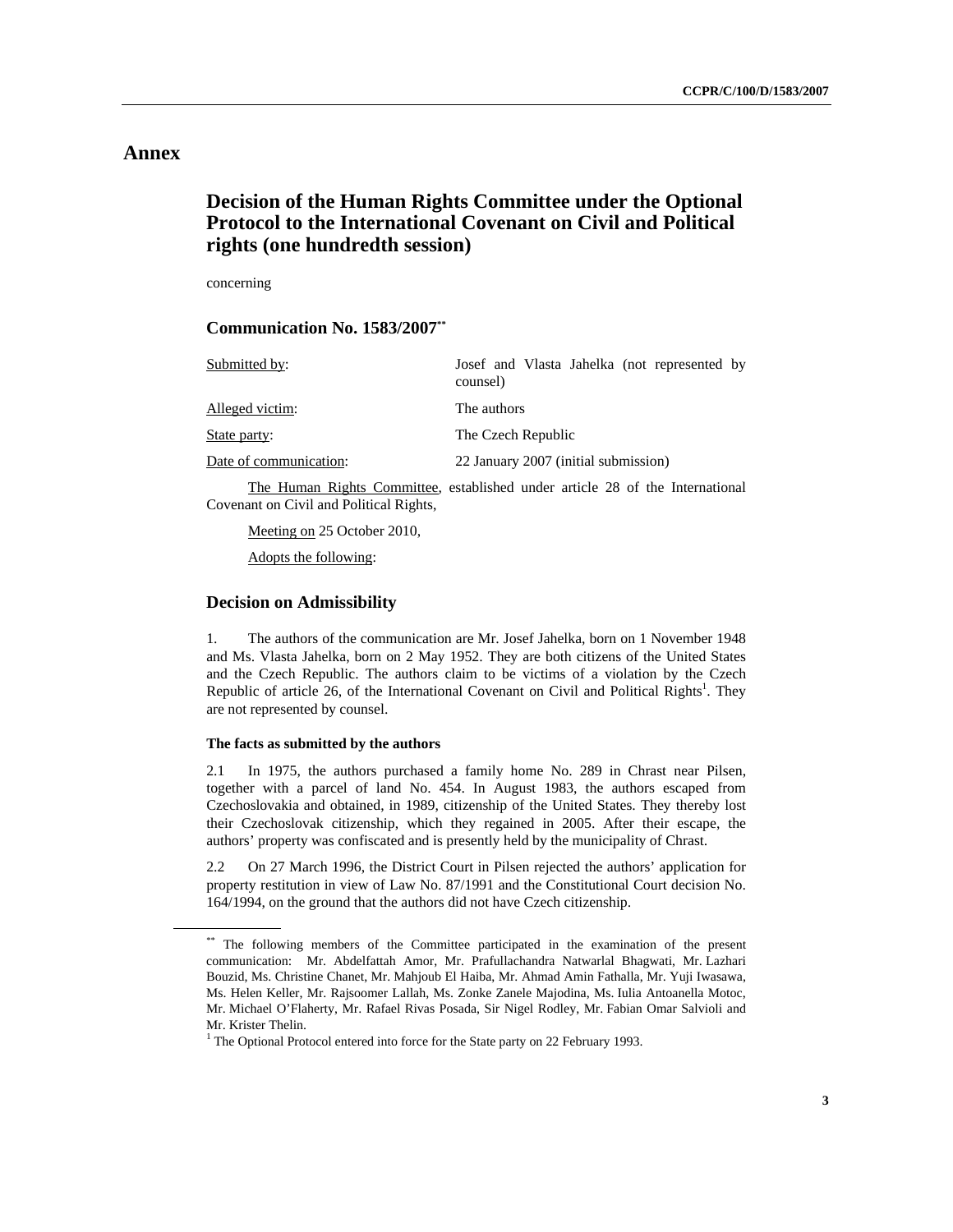2.3 On 2 May 1997, the Supreme Court rejected the authors' appeal stating that the requirements for the release of the property according to Law No. 119/1990 were not met as the authors did not have citizenship of the Czech Republic. On 12 January 1998, the Constitutional Court found that the district court, by applying Law No. 87/1991, did not violate the authors' right to property and to fair proceedings, as the authors did not fulfil the citizenship requirement.

### **The complaint**

3. The authors claim that the Czech Republic violated their rights under article 26, of the Covenant in its applying Law No. 87/1991, which requires Czech citizenship for property restitution.

#### **The State party's observations on admissibility and merits**

4.1 On 1 February 2008, the State party submitted its observations on the admissibility and merits. It clarifies the facts as submitted by the authors. On 12 and 13 July 1989 respectively, the authors lost their Czechoslovak citizenship and on 29 July 2004, they acquired Czech citizenship again. The State party submits that the authors lost their property on the basis of a district court decision of 8 February 1984, in which they were condemned for the criminal offence of leaving the Republic. On 14 February 1991, pursuant to Law No. 119/1990 on Judicial Rehabilitation, this decision was reversed.

4.2 On 27 March 1996, the district court rejected the authors' application for property restitution on account of their failure to meet the citizenship requirement of Law No. 87/1991. On 8 July 1996, the Plzen Regional Court rejected the authors' appeal. On 2 May 1997, the Supreme Court equally rejected their appeal stating that Law No. 87/1991 is *lex specialis* for all claims relating to property restitution and that the requirements of the Law, including the citizenship requirement must be met. On 12 January 1998, the authors' constitutional appeal was dismissed as manifestly ill-founded.

4.3 The State party submits that the communication should be found inadmissible for abuse of the right of submission under article 3, of the Optional Protocol. The State party recalls the Committee's jurisprudence according to which the Optional Protocol does not set forth any fixed time limits and that a mere delay in submitting a communication in itself does not constitute an abuse of the right of its submission. The State party however submits that the authors submitted their communication on 22 January 2007, which is more than nine years after the last decision of the domestic court dated on 12 January 1998. The State party argues that the authors have not presented any reasonable justification for this delay and therefore the communication should be declared inadmissible.<sup>2</sup> The State party further observes that it shares the view expressed by a Committee member in his dissenting opinion in similar cases against the Czech Republic, according to which in the absence of an explicit definition of the notion of abuse of the right of submission of a communication in the Optional Protocol, the Committee itself is called upon to define the time limits within which communications should be submitted.  $3$ 

<sup>2</sup> See communication No. 787/1997, *Gobin v. Mauritius*, Inadmissibility decision of 16 July 2001, para. 6.3; communication No. 1434/2005, *Fillacier v. France*, Inadmissibility decision of 27 March 2006, para. 4.3; communication No. 1452/2006, *Chytil v. the Czech Republic*, Inadmissibility decision of 24 July 2007, para. 6.2; and *a contrario* communication No. 1533/2006, *Ondracka and Ondrackova v. the Czech Republic*, para. 6.4. 3

<sup>&</sup>lt;sup>3</sup> See dissenting opinion by Mr. Abdelfattah Amor.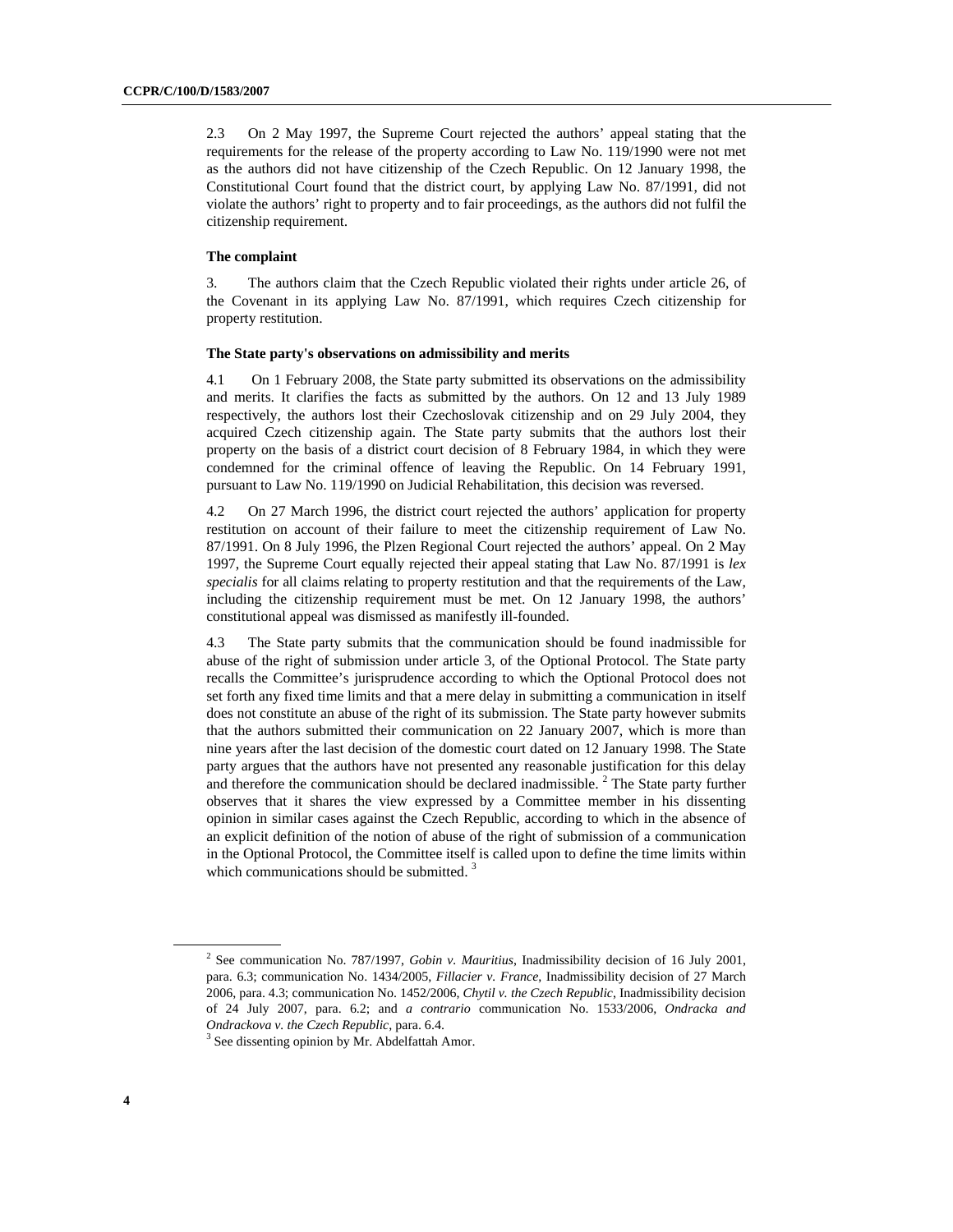4.4 The State party further adds that the authors' property was forfeited in 1984, thus a long time before it ratified the Optional Protocol. The communication should therefore be declared inadmissible *ratione temporis*.

4.5 On the merits, the State party recalls the Committee's jurisprudence on article 26, which asserts that a differentiation based on reasonable and objective criteria does not amount to prohibited discrimination within the meaning of article 26 of the Covenant<sup>4</sup>. The State party argues that the authors failed to comply with the legal citizenship requirement and their application for property restitution was therefore not supported by the legislation in force. The State party further reiterates its earlier submissions in similar cases<sup>5</sup>.

## **The authors' comments**

5.1 On 1 March 2008, the authors submitted their comments on the State party's observations on the admissibility and merits. The authors argue that all domestic court decisions have denied their applications for property restitution on the ground of loss of their Czech citizenship according to Law No. 87/1991, which in the Committee's view is in violation of article 26, of the Covenant.

5.2 On the issue of the delay in submitting their communication to the Committee, the authors explain that they were mislead by the closing sentence of the Constitutional Court decision, which states that against that decision no appeal is possible. They further argue that the State party does not publish the Committee's decisions in similar cases and that they learnt of the Committee's jurisprudence only from the Czech Coordinating Office in Canada.

5.3 The authors further submit that, while being aware that the confiscations were carried out during the Communist era, they dispute the behaviour of the State party's current administration.

5.4 On the merits, the authors refer to the Committee's previous jurisprudence, its concluding observations of 27 August 2001 and 9 August 2007, as well as General Assembly Resolution 60/147 of 21 March 2006.

### **Issues and proceedings before the Committee**

#### *Consideration of admissibility*

6.1 Before considering any claim contained in a communication, the Human Rights Committee must, in accordance with rule 93 of its Rules of Procedure, decide whether or not the communication is admissible under the Optional Protocol to the Covenant.

6.2 The Committee has ascertained that the same matter is not being examined under another procedure of international investigation or settlement for purposes of article 5, paragraph 2(a), of the Optional Protocol.

6.3 The Committee has also considered whether the violations alleged can be examined *ratione temporis*. It notes that although the confiscations took place before the entry into force of the Covenant and of the Optional Protocol for the Czech Republic, the new

<sup>4</sup> See for example communication No. 182/1984, *Zwaan de Vries v. the Netherlands*, views adopted on 9 April 1987, para. 12.1 to 13.

<sup>5</sup> See for example, State party observations on communication no. 586/1994, *J. F. Adam v. the Czech Republic*, views adopted on 23 July 1996; communication no. 1000/2001, *George Mráz v. the Czech Republic*. It also refers to the constructive dialogue with the Committee during the review of its periodic report, see CCPR/C/CZE/CO/2.